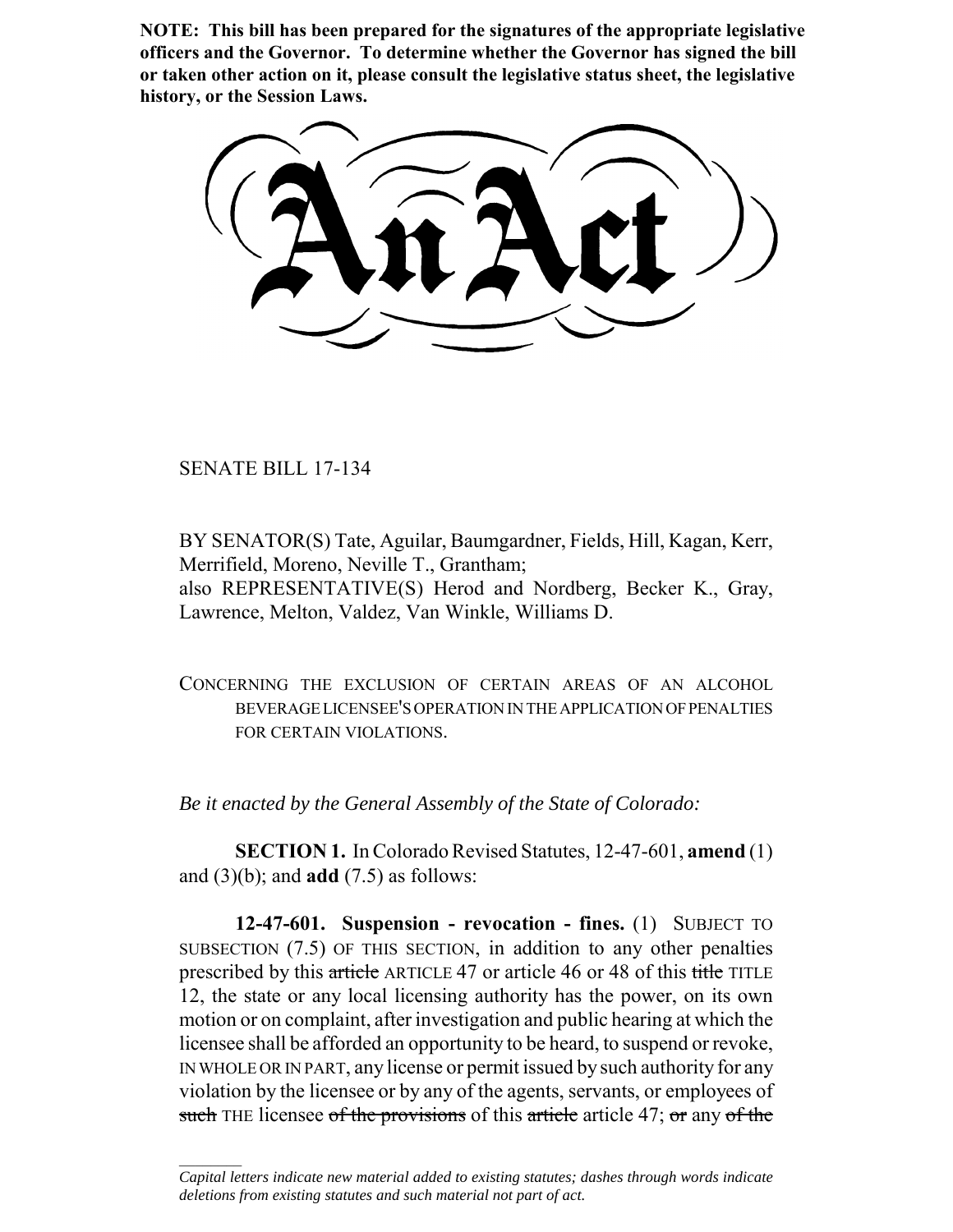rules or regulations authorized pursuant to BY this article ARTICLE 47; or of any of the terms, conditions, or provisions of the license or permit issued by such authority. Any licensing authority has the power to administer oaths and issue subpoenas to require the presence of persons and the production of papers, books, and records necessary to the determination of any hearing that the licensing authority is authorized to conduct.

(3) (b) SUBJECT TO SUBSECTION (7.5) OF THIS SECTION, the fine accepted shall be the equivalent to twenty percent of the licensee's estimated gross revenues from sales of alcohol beverages during the period of the proposed suspension; except that the fine shall MUST be not less than BETWEEN two hundred dollars nor more than AND five thousand dollars.

(7.5) (a) THE FOLLOWING APPLIES ONLY IF THE LICENSING AUTHORITY HAS DECIDED TO IMPOSE A SUSPENSION FOR A VIOLATION OF SECTION 12-47-901 (1)(a), (1)(a.5), OR  $(5)(a)(I)$  THAT OCCURS IN A SALES ROOM FOR A LICENSEE OPERATING PURSUANT TO SECTION 12-47-402 (2) OR  $(6)$ , 12-47-403 (2)(e), OR 12-47-406 (1)(b):

(I) IF THE LICENSING AUTHORITY DECIDES TO ACCEPT A FINE IN LIEU OF A LICENSE SUSPENSION, THE LICENSING AUTHORITY SHALL ONLY INCLUDE IN THE COMPUTATION OF THE FINE THE ESTIMATED GROSS REVENUES OF THE RETAIL SALES OF THE SALES ROOM WHERE THE VIOLATION OCCURRED, AND NOT ANY MANUFACTURING OR WHOLESALE ACTIVITIES OF THE LICENSEE; EXCEPT THAT THE FINE MUST BE BETWEEN TWO HUNDRED AND FIVE THOUSAND DOLLARS; AND

(II) IF THE LICENSING AUTHORITY DECLINES TO ACCEPT A FINE, IT SHALL LIMIT ANY SUSPENSION TO THE DESIGNATED PREMISES FOR THE SALES ROOM WHERE THE VIOLATION OCCURRED, AND NOT ANY MANUFACTURING OR WHOLESALE ACTIVITIES OF THE LICENSEE.IN THE CASE OF A TEMPORARY SALES ROOM FOR NOT MORE THAN THREE CONSECUTIVE DAYS, THE LICENSING AUTHORITY SHALL APPLY A SUSPENSION ISSUED IN ACCORDANCE WITH THIS SECTION ONLY TO FUTURE TEMPORARY SALES ROOMS AND NOT ANY MANUFACTURING OR WHOLESALE ACTIVITIES OF THE LICENSEE.

(b) THE FOLLOWING APPLIES ONLY IF THE LICENSING AUTHORITY HAS DECIDED TO IMPOSE A SUSPENSION FOR A VIOLATION OF SECTION 12-47-901 (1)(a), (1)(a.5), OR (5)(a)(I) THAT OCCURS IN A RETAIL ESTABLISHMENT FOR LICENSEES OPERATING PURSUANT TO SECTION

## PAGE 2-SENATE BILL 17-134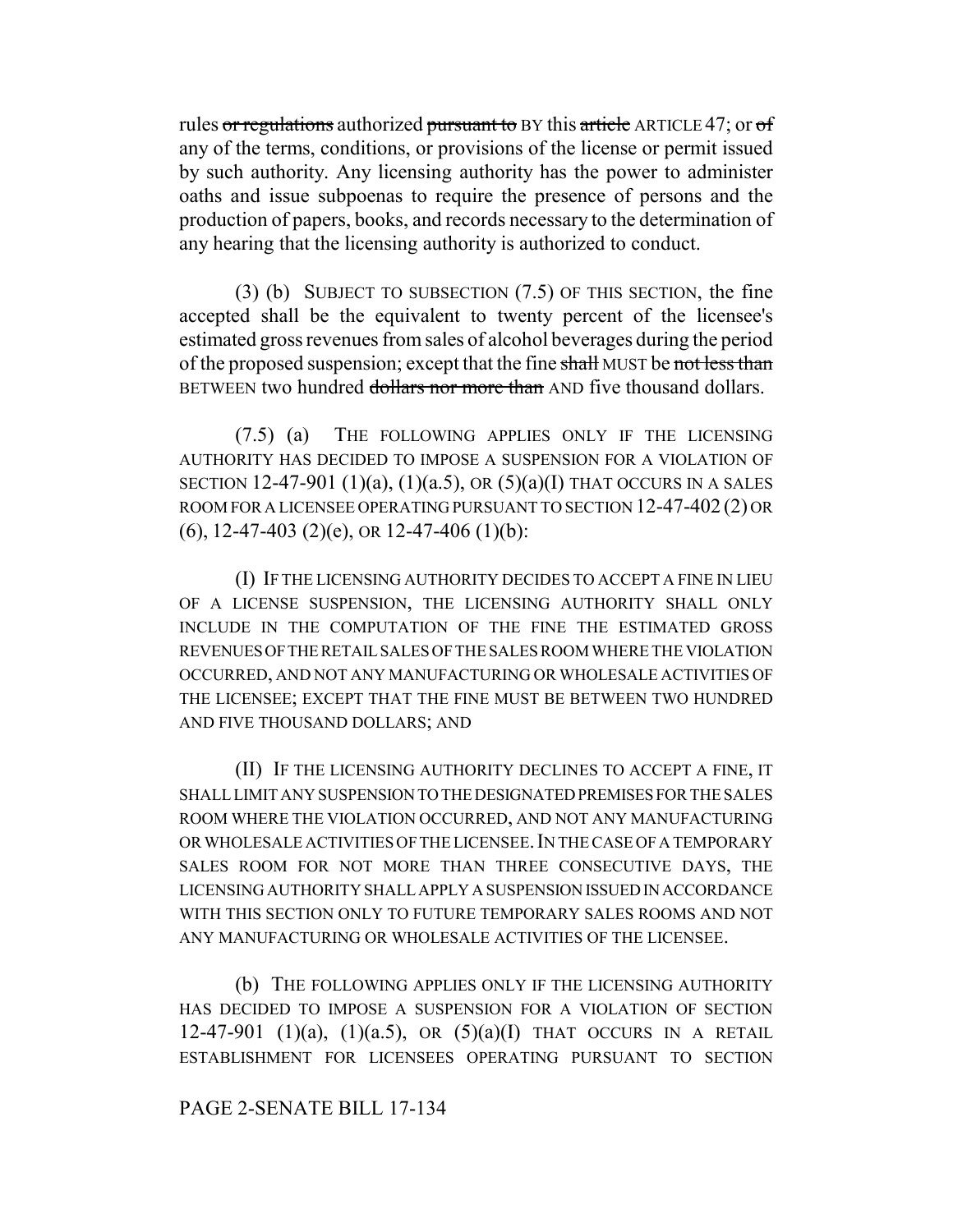12-47-415, 12-47-420, OR 12-47-424:

(I) IF THE LICENSING AUTHORITY DECIDES TO ACCEPT A FINE IN LIEU OF A LICENSE SUSPENSION, THE LICENSING AUTHORITY SHALL ONLY INCLUDE IN THE COMPUTATION OF THE FINE THE ESTIMATED GROSS REVENUES OF THE RETAIL ACTIVITIES OF THE LICENSEE, AND NOT ANY MANUFACTURING OR WHOLESALE ACTIVITIES OF THE LICENSEE; EXCEPT THAT THE FINE MUST BE BETWEEN TWO HUNDRED AND FIVE THOUSAND DOLLARS; AND

(II) IF THE LICENSING AUTHORITY DECLINES TO ACCEPT A FINE, IT SHALL LIMIT ANY SUSPENSION TO THE RETAIL ACTIVITIES OF THE LICENSEE, AND NOT ANY MANUFACTURING OR WHOLESALE ACTIVITIES OF THE LICENSEE.

**SECTION 2. Act subject to petition - effective date applicability.** (1) This act takes effect at 12:01 a.m. on the day following the expiration of the ninety-day period after final adjournment of the general assembly (August 9, 2017, if adjournment sine die is on May 10, 2017); except that, if a referendum petition is filed pursuant to section 1 (3) of article V of the state constitution against this act or an item, section, or part of this act within such period, then the act, item, section, or part will not take effect unless approved by the people at the general election to be held in November 2018 and, in such case, will take effect on the date of the official declaration of the vote thereon by the governor.